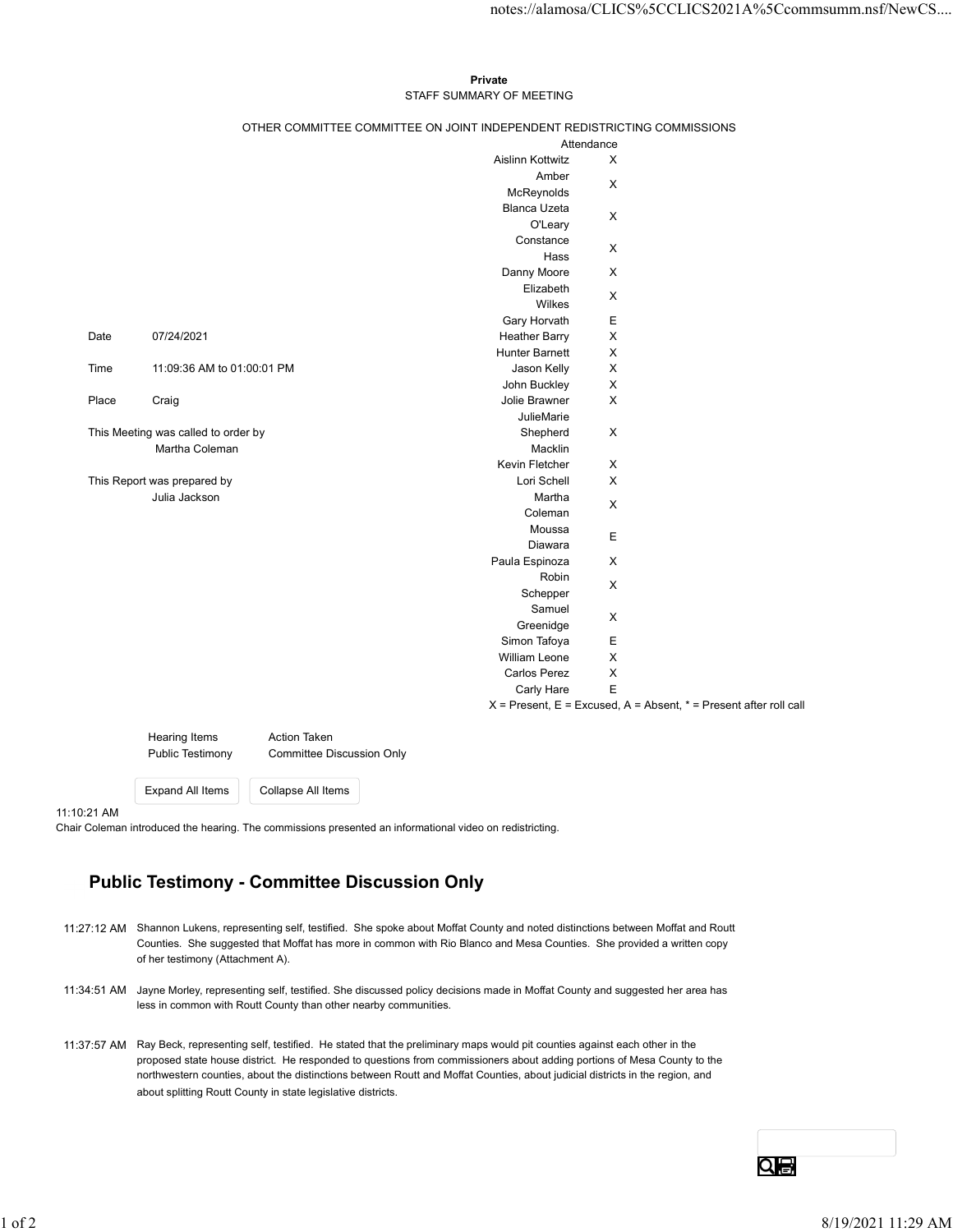- 11:39:34 AM Jo Stanko, representing self, testified. She described her ranch and the agricultural industry in Routt County. She stated that water issues connect Routt County with Moffat and Rio Blanco Counties. She responded to commissioner questions about the Colorado Water Plan and about interdependencies among Northwest Colorado counties.
- 11:59:54 AM T Wright Dickinson, former Moffat County Commissioner representing self, testified. He suggested that the San Luis Valley belongs with the Western Slope in a congressional district. He then discussed the preliminary state legislative maps, stating that Routt County's decision to withdraw from the Associated Governments of Northwest Colorado showed its lack of interest in working with the rest of the counties in the area. He responded to commissioner questions about regional governance organizations and about returning the San Luis Valley to the third congressional district. Discussion continued about policy distinctions between the counties.
- 12:23:17 PM Commissioners continued their discussion with Mr. Dickinson.
- 12:25:36 PM Jeff Comstock, representing self, testified. He expressed concern with the preliminary house district maps and proposed House District 57, suggesting that the proposed shifting of the maps would skew the policy interests in the district toward resort communities. He discussed social resource mapping (as done by James Kenton Consultants in the region). He responded to questions about biosocial mapping and how it is used to measure social interaction and manage federal land resources. He further responded to questions about the partisan makeup of the proposed House District 57.
- 12:41:23 PM Glenda Bellio, representing self, testified. She discussed divisions between rural and urban areas. She responded to questions about how to incorporate rural areas into broader representation in legislative bodies, about equal population requirements, and about how people with diverse interests can work together on policy.

01:00:01 PM The committee adjourned.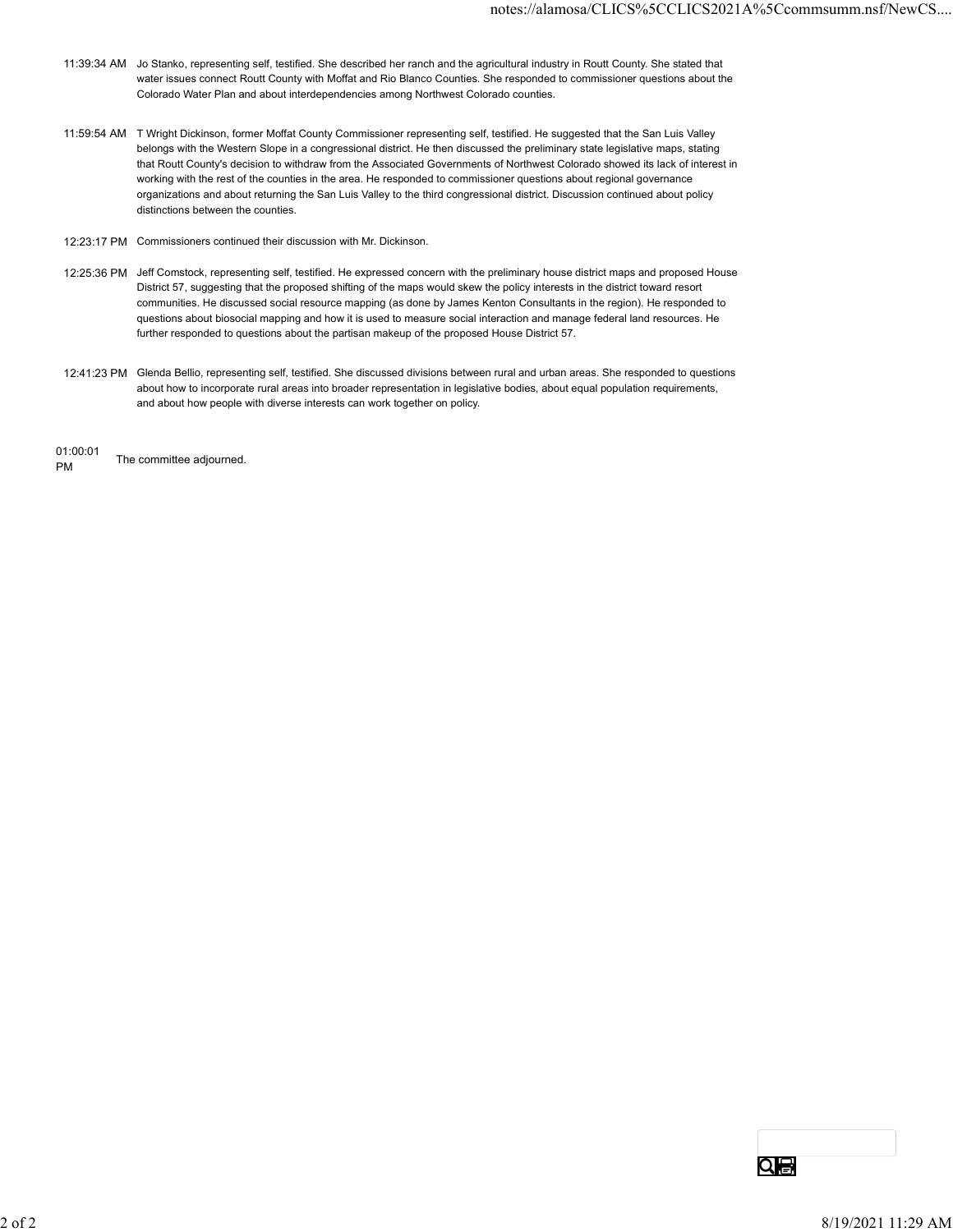

July 24, 2021

To the Colorado Independent Redistricting Commission:

This is regarding House District 26. The preliminary map has put Moffat, Rio Blanco, and part of Garfield Counties with Routt County.

My name is Shannon Lukens and I am News Director for seven stations mainly across Routt County and Moffat County.

KRAI and 55 Country are the biggest and they reach way up into Wyoming, over into Utah, and south down to Glenwood and down to I-70. That's just FM. The AM station can make it down to Telluride. The news is focused on Craig, Moffat County, and Meeker.

As I mentioned at last night's meeting, Moffat County is proud. There is a group in town that airs all of the sporting events and school events called Moffat County Proud.

There is a division between the two counties. It's something I have never seen before. Not in Highlands Ranch and Douglas County when we lived there 18 years ago. Not in Boulder when I went to college there. Not in Aspen when I worked for KSPN and TV2 in the 80s.

But definitely in Routt and Moffat counties.

Over ten years ago, a few Moffat County hockey players wanted to play on a high school hockey team and the only team was in Steamboat. So they practiced and played with Steamboat for that season. We met them, and one of the dads told us how much Moffat County residents dislike Steamboat Springs. He said he can never cheer for Steamboat, even though his son was playing on the team for that one season. He compromised by standing in the back of the stands and yelled, "Go 'Boat." But he refused to say the word Steamboat.

> 150 Telemark Court, Steamboat Springs, CO 80487 970-846-0119 www.LukensMountainMedia.com